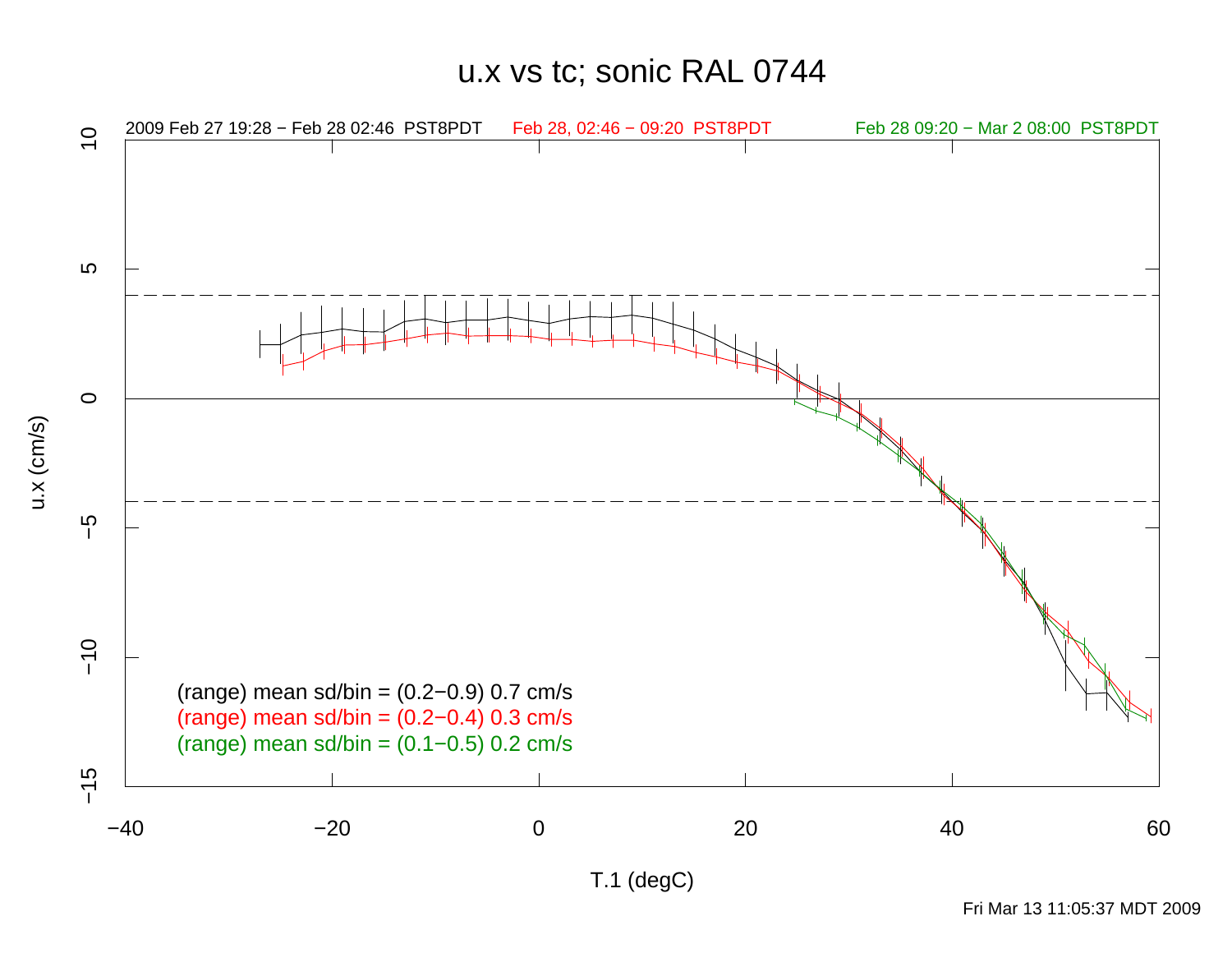u.y vs tc; sonic RAL 0744